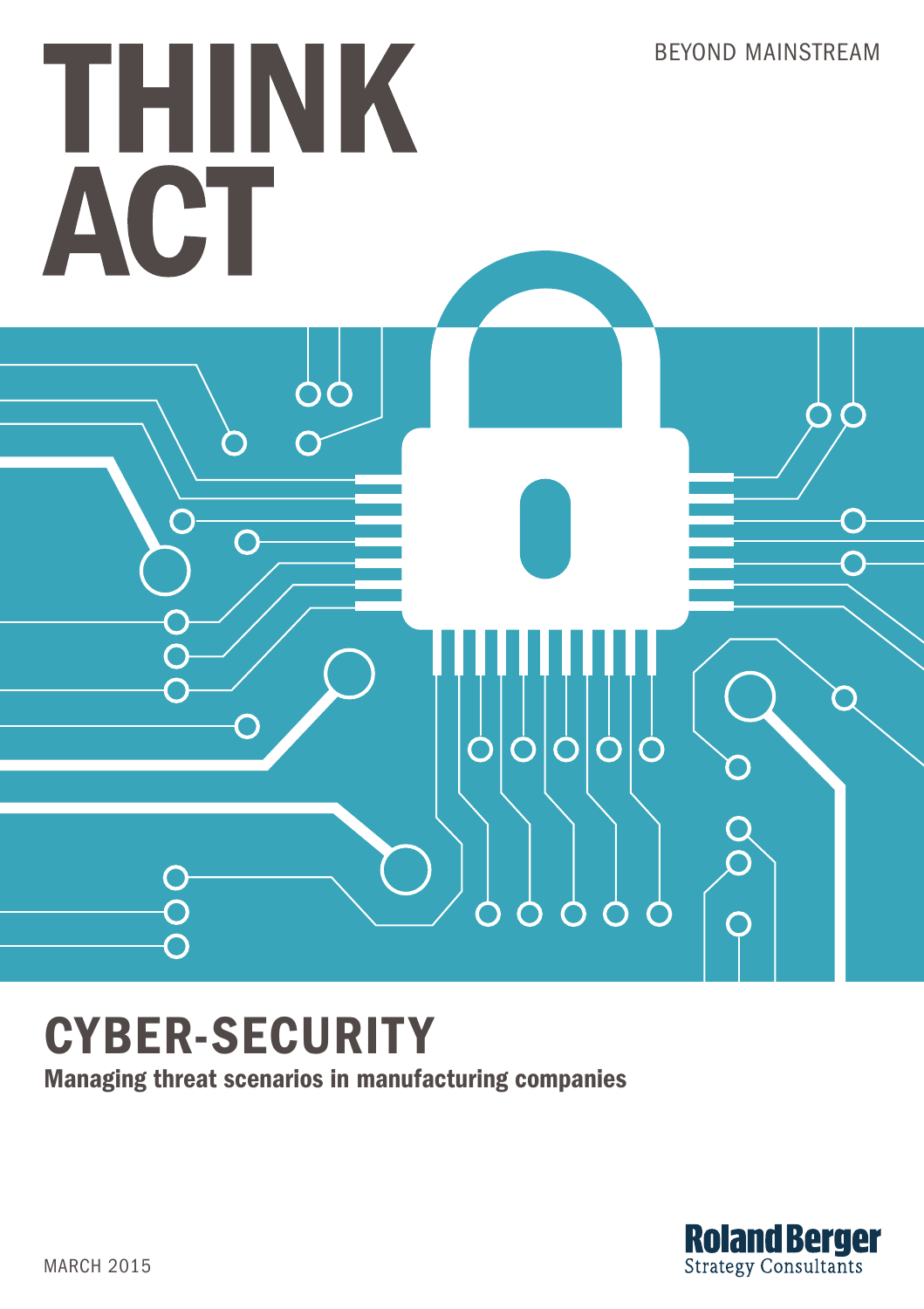

# <span id="page-1-0"></span>[1](#page-3-0) At·tack

The potential damage caused by cyber-crime is astronomical. At one British company, a single attack triggered losses of 950 million euros. p. 4

# [2](#page-5-0) In·dus·try 4.0

The radical digitization of production – and of products, too – leaves manufacturing companies even more vulnerable to cyber-assaults. p. 6

# [3](#page-11-0) De·fense

The Roland Berger Cyber-Security Approach places firms under a protective covering by sustainably reinforcing their organization, governance and processes. p. 12

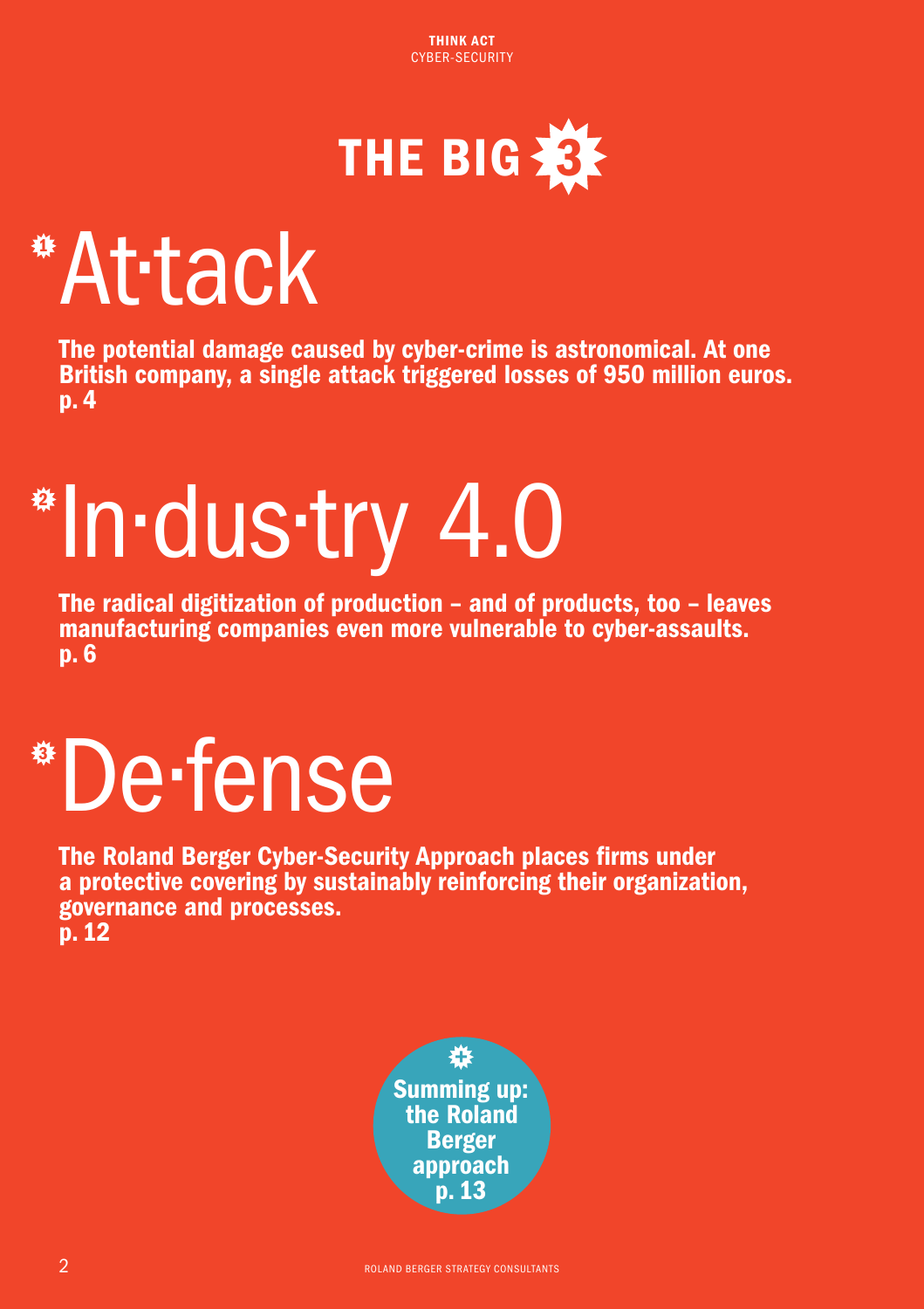**Reappraising cyber-security.** Compa-<br>nies in the manufacturing sector are pressing ahead with the digital transformation. If they don't simultaneously realign their security systems and their security culture, they become more vulnerable to attacks.

Cyber-crime is making ever bigger and wider waves in the global economy. Attacks on companies are adding up, as advances in the digitization of production and work processes make their data easier prey. Hackers are training their sights primarily on firms whose business models depend on the availability of digital infrastructures and content.

De facto, all businesses in the manufacturing sector are potentially at risk. Why? Because every branch of the manufacturing industry is being swept along by the digital transformation. Think of the automotive industry, logistics, the various engineering disciplines, energy systems, the consumer goods industry, chemicals and aviation, to name but a few. Across the various sectors, the only real difference is the speed and dynamism with which the technological transition is taking place. Since the digitization of production and products is constantly deepening integration both inside and outside companies, the task of plugging potential gaps to protect data availability, integrity and confidentiality devours ever more of management's time and money.

It is based on these general observations that Roland Berger Strategy Consultants has drawn on its experience of information protection projects with both large corporate groups and medium-sized enterprises to formulate a successful concept in the fight against cyber-crime. The Roland Berger Cyber-Security Approach is a timely response to the constantly growing threat that such attacks pose to increasingly "digital" manufacturing companies. It is rooted in two fundamental strategic insights:

BE PROFOUND. Cyber-security means making sustainable changes to a company's structure to improve safety. First and foremost, that demands management skills, from which the required technical upgrades will necessarily follow. The deployment of hardware and software is only ever a means to an end.

**BE PERSISTENT.** Cyber-security means finding and establishing long-term solutions – and regularly adjusting them. Managers who believe it is enough to make the right changes once and leave it at that will experience only short-lived success in warding off threats.

The Roland Berger Cyber-Security Approach is a universal model that transcends the boundaries of individual industrial sectors. It can help companies reduce the risk of being spied on, robbed or sabotaged. The approach consists of three core principles and five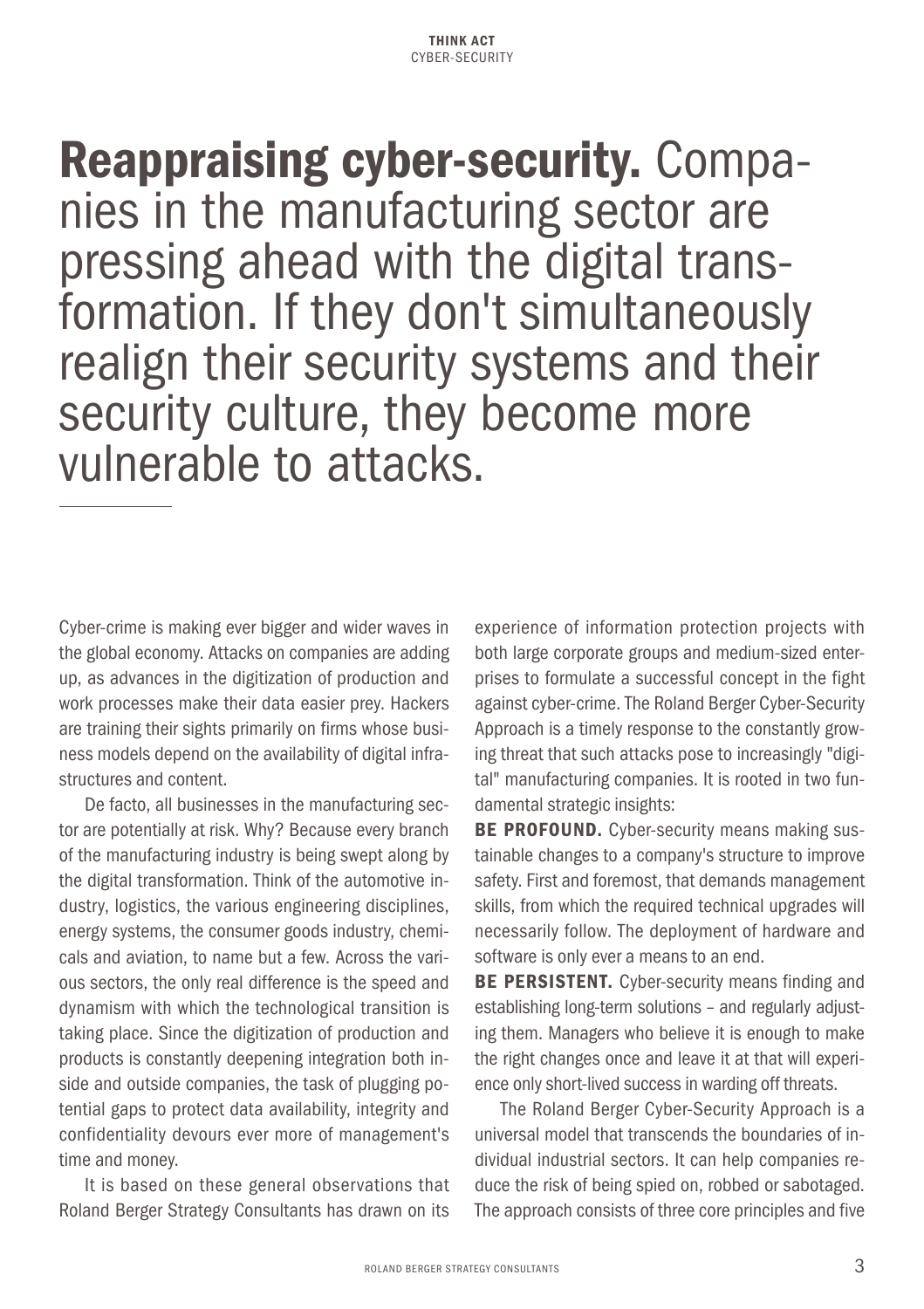# <span id="page-3-0"></span>DIMENSIONS OF CYBER-CRIME AT A GLANCE **\* ASSAULT ON THE ECONOMY** [A](#page-4-0)

#### CYBER-CRIME AFFECTS ALL INDUSTRIES

Distribution of cyber-attacks by industry, 2012 [in %]



Source: Center of Strategic and International Studies, Ponemon, McAfee

4 ROLAND BERGER STRATEGY CONSULTANTS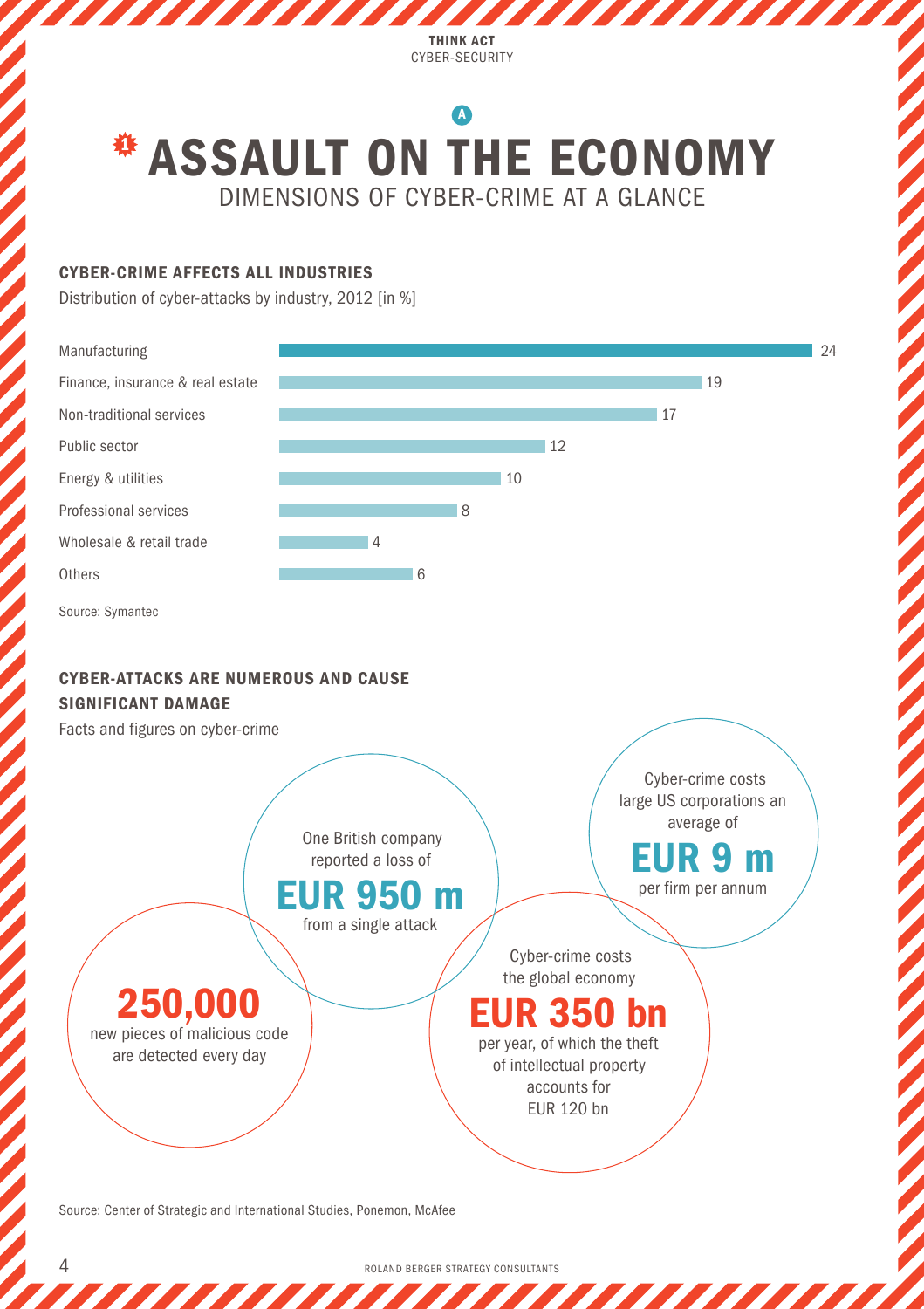<span id="page-4-0"></span>active success factors. Before we get to the heart of this security program, however, let us first take a closer look at the cyber-environment in which today's companies operate.

THE ENEMY FROM CYBER-SPACE. The general importance of cyber-security is widely acknowledged. Warnings of growing threats are ubiquitous. One highly regarded publication by US experts Peter Singer and Allan Friedman postulates the following assumption: "97 percent of Fortune 500 companies have been hacked [...] and likely the other 3 percent have too, they just don't know it." Recent analyses and studies reveal further worrying findings. [A](#page-3-0)

All manufacturing companies are potentially exposed to the risk of cyber-attacks, because the root cause of every threat is a new form of dependency. Entire industry value chains increasingly rely on complex and often interconnected digital assets, as well as the constant exchange of data, information and knowledge. Businesses store and share research findings in digital form, use computer-aided processes to develop products and manage their production and service networks online. Yet the associated data and communication streams can only be controlled to a certain extent. Their transparency, too, is limited.

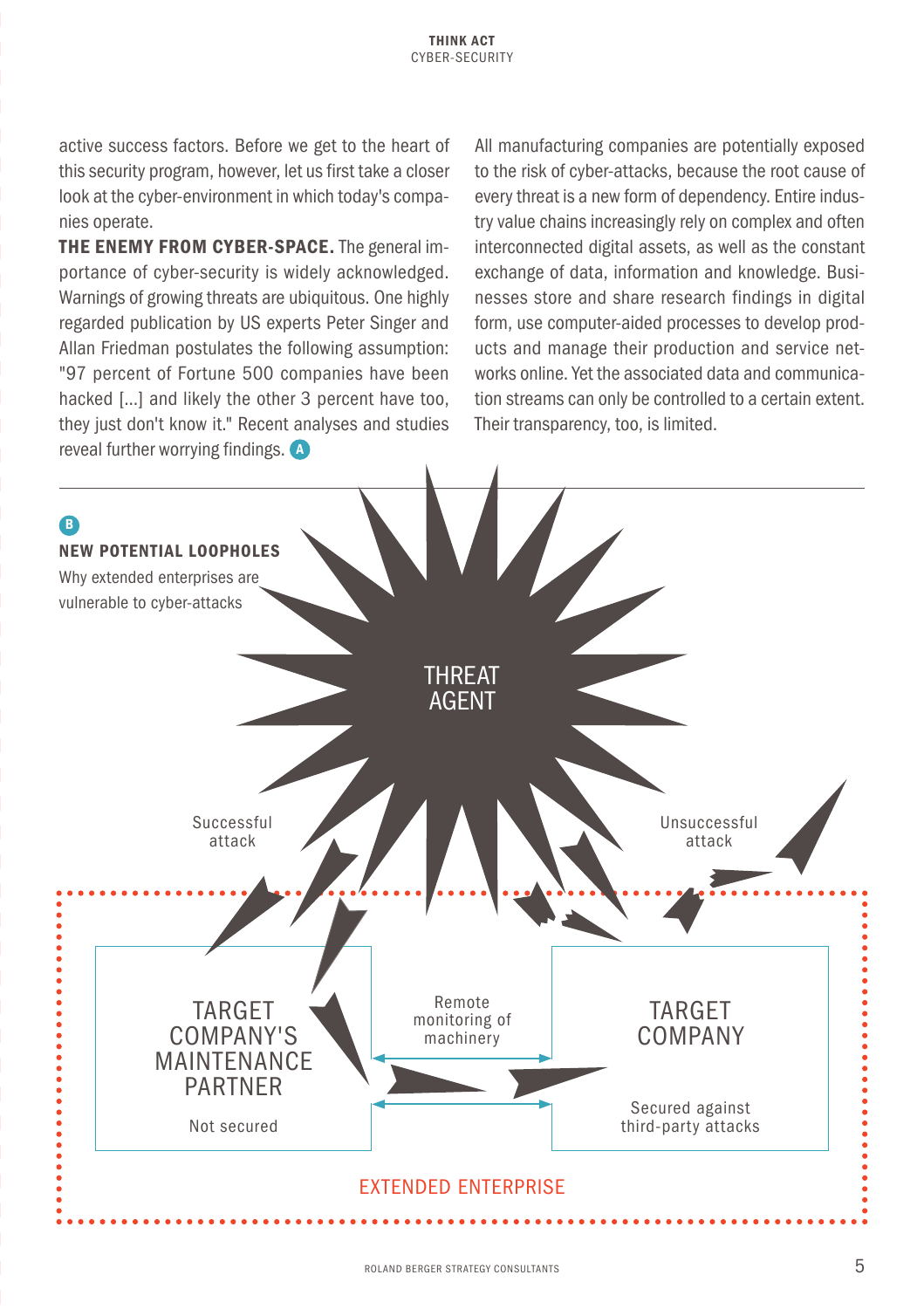<span id="page-5-0"></span>**[2](#page-1-0)** INDUSTRY 4.0: OPPORTUNITIES AND RISKS. The concept of Industry 4.0 is driving the most rigorous advances in this kind of end-to-end connectedness at manufacturing companies. Industry 4.0 subsumes the industrial-scale use of digital technologies focused on manufacturing processes, the emergence of cyber-physical systems and the interconnection of productive units – which can be inside and/or outside the company – in production or monitoring. This constellation forges networks that speed up production, foster a high level of self-organization and thus facilitate the more efficient and flexible deployment of production resources. In effect, the core company swells to become an extended enterprise. There is no doubting the benefits this smart networking gives to firms up and down the value chain. The downside is that it leaves them more vulnerable to digital attacks as the number of touchpoints with the outside world increases. [B](#page-4-0)

THE DIGITIZATION OF PRODUCTS. The threat to enterprises has long since also become a threat to their products, which themselves are increasingly smart and connected. The spectrum ranges from intelligent thermostats that control heating systems to automatic parking assist and cruise control systems in vehicles to entertainment electronics in long-haul aircraft. Cyber-security is even becoming a condition of purchase: Customers expect manufacturers to assume responsibility for the security of their products, and to do everything in their power to safeguard both functionality and personal data.

KNOWLEDGE AND CUSTOMER DATA AT RISK. Past attacks make one thing clear: While the threat is greatest for manufacturing firms with high-quality technological products and systems, the risk also extends to other firms with supposedly less sensitive goods and services. That is because they, too, use huge quantities of the most critical raw material in the digital era: data. In 2014, for example, an attack on an American e-commerce group caused a stir when confidential user information was hacked. An international film group likewise fell victim to a spectacular attack. [C](#page-6-0) Only a fraction of all attacks appear in the media and come to public attention – fortunately for the companies affected, as this gives them time to plug security loopholes, and keep them plugged.

Cyber-attacks are by nature highly dynamic events that often catch companies unprepared. In an exclusive interview with Roland Berger, former Microsoft security expert Katie Moussouris points out that, despite the increase in digital raids, many companies still appear to be fairly unconcerned.  $\bullet$ 

In the fight against cyber-crime, responsible companies must tread new paths and dare to adopt new approaches. If they are not to fall behind potential hackers in the technological "arms race", it is crucial for firms to perform regular critical reviews of their own security solutions and to continually improve and develop them. Networks and partnerships – including those that transcend the boundaries of given industries – can help enterprises to quickly spot emerging threat scenarios and join forces to develop effective countermeasures.

Irrespective of how mature their cyber-security solutions are, companies must remain alert and ready to act if they are not to be caught off-guard by the pace of constantly changing threat scenarios.

A REALISTIC VIEW. On this vital issue for the corporate community, there is no shortage of prophets of doom. Yet heeding their warnings can can cause companies to skew their priorities and distort their perception of what is needed. Focusing on theoretically conceivable global disasters (how often do we hear people talking of "Cybergeddon", global cyber-shocks and digital catastrophes?) leads in the wrong direction. Companies may be tempted to do nothing at all, assuming that they cannot protect themselves anyway. Alternatively, they may do completely the opposite and overdo their security systems in response to the anticipation of maximum threat.

Somewhere in the middle, between these two extremes, lies a strategically well-planned yet pragmatic corporate security policy. It is important for managers to base their actions on the understanding that security serves the business, not vice versa. They also need to be aware that security risks can only arise in the first place if there are vulnerabilities in the company's security architecture. Hackers depend on precisely these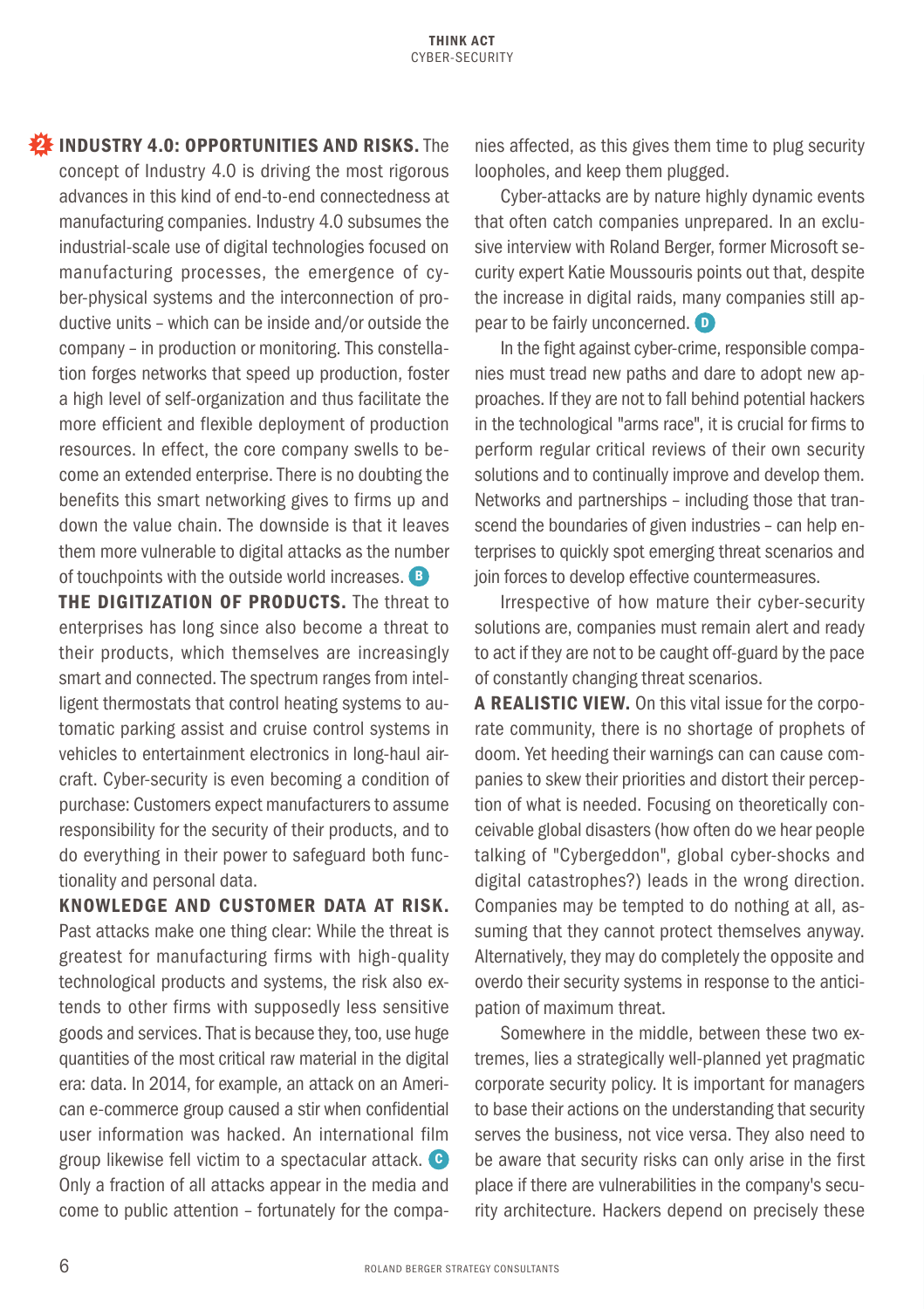### <span id="page-6-0"></span>**[C](#page-5-0)** THE TIP OF THE ICEBERG

Well-publicized major cyber-attacks on companies

## 2010

#### MALWARE: Stuxnet

TARGET Iran

AGGRESSOR Unknown (secret services are suspected)

#### BACKGROUND

Stuxnet is a computer worm that infects industrial programmable logic controllers (PLCs).

Stuxnet infiltrated Iranian nuclear facilities via USB sticks.

The attack destroyed a sixth of Iran's capacity to enrich uranium.

# 2012

#### MALWARE: Flame

TARGET Middle East, especially Iran

AGGRESSOR Unknown (secret services are suspected)

#### BACKGROUND

Flame is a complex form of malware for audio recording, screen monitoring, the capture of keyboard input and network activities.

It spreads via USB sticks or the local network.

#### MALWARE: Shamoon

TARGET Saudi Arabian oil company

AGGRESSOR Hacker group "Swords of Justice"

#### BACKGROUND

The attack sought to interrupt oil production.

Although major production outages were averted, it took about a week to recover the 30,000 systems that were affected.

# 2013

#### MALWARE: Red October MALWARE: Uroburos

TARGET Unknown

AGGRESSOR Unknown (Russianlanguage malware)

#### BACKGROUND

This malware propagated itself via e-mail attachments.

It aimed to steal data from computers, smartphones and network storage devices.

# 2014

TARGET Unknown

AGGRESSOR Unknown (secret services are suspected)

#### BACKGROUND

To this day, it has been impossible to ascertain how Uroburos infiltrates systems.

The malware has been in circulation since 2011 but was not detected until three years later.

#### MALWARE: Regin

TARGET Private individuals and companies; mainly telecom companies in Russia and Saudi Arabia

AGGRESSOR Unknown (secret services are suspected)

#### BACKGROUND

The Regin malware targeted both companies and government institutions (the EU Commission).

A modular malware concept allowed functionality to be added retroactively.

A virtual file system makes Regin hard to detect.

#### MALWARE: No name

TARGET E-commerce group

AGGRESSOR Hacker group "Syrian Electronic Army"

#### BACKGROUND

More than 200 million users' personal data was stolen.

The data stolen included user names, passwords, telephone numbers and addresses.

When the attack became known, the targeted company's stock price collapsed.

#### MALWARE: No name

TARGET Film corporation

AGGRESSOR Unknown (speculation points to an attack from North Korea or a company insider)

#### BACKGROUND

Hundreds of gigabytes of confidential e-mails and documents were stolen from company servers, including unpublished films and film scripts.

Parts of the company's computer networks were paralyzed.

The launch of a comedy film about North Korea was initially canceled as the hackers threatened terror attacks.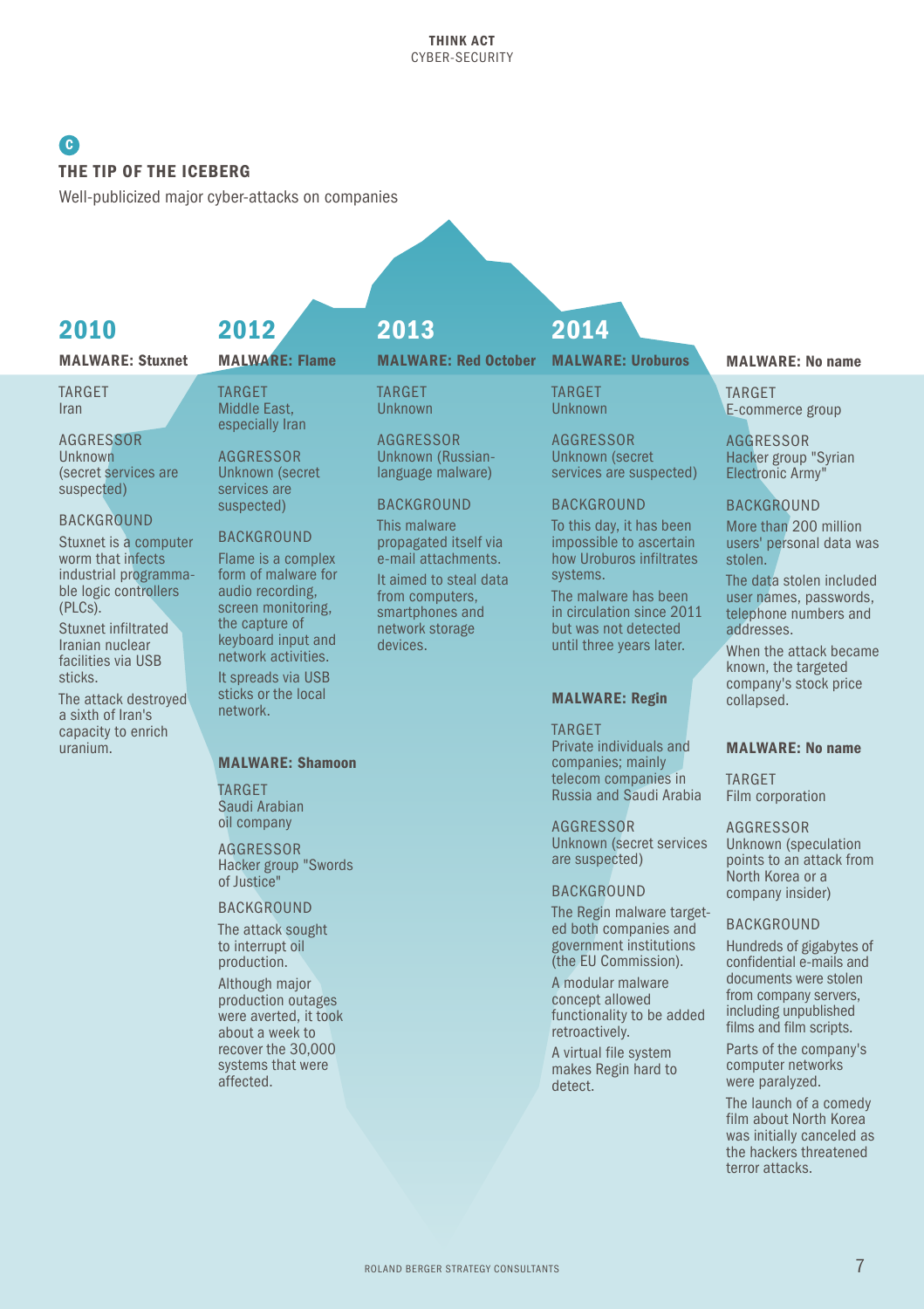<span id="page-7-0"></span>

# "TAKING ABNORMAL ATTACKS INTO ACCOUNT" [D](#page-5-0)

Katie Moussouris, former security expert at Microsoft, comments on uncritical companies, the Internet as a gateway and the responsibility of CEOs

Everyone will remember the hack on a film corporation which took cyber-threats into a new dimension in 2014. Cyber-attacks can evidently endanger a company's very existence. How can this be? Are companies still too naive?

KATIE MOUSSOURIS: The hack you just mentioned is one famous example, but this could happen to anyone. No software or company is ever 100% secure, no matter how mature their security model. It is wise for an organization to be proactive and to have good processes in place in case something happens, because the likelihood that threats will become actual attacks is increasing. It is necessary that we are aware and prepared to respond in these situations.

#### More and more companies are increasingly digitizing their value chains and products, which leaves them less resistant to attacks. How high and sophisticated is the general level of security awareness in these companies?

A considerable lack of concern still prevails. Threats affect every industry and every company, yet every user can also potentially be a high-value target for very different reasons. Therefore, it is important to know your particular assets, e.g. intellectual property, customer data, company secrets, employee data, competitive advantages, etc., to be able to protect these assets specifically. Furthermore, access controls need to be in place. Every individual and every organizational entity needs to understand that so-called abnormal behavior occurs in digitized processes. And when it occurs they need to detect it quickly and respond actively to it. This is what we call effective risk management: Know what is valuable and manage your risks properly.

What is the attackers' business model? No uniform business model exists. Specific companies do attract specific attackers, and understanding what motivates these attackers is important. For example, criminals typically want money, while hacktivists often have political goals. As some have speculated in the case of the international film corporation, it could also be an unhappy insider. The hack on a popular gaming device over Christmas, however, was a group of kids who simply wanted to have fun. Sometimes attackers are powerful but irrational enemies we have to face.

#### What are the most obvious vulnerabilities at companies that are in the process of digitizing their businesses?

The largest gateway is, without a doubt, the Internet. It was not built with security in mind. It has been developed for more and more users over time and we added components that have lots of bugs and vulnerabilities, like building a castle in the sand. With the growing complexity of and dependence on the Internet, we built a global economy around it. We need to improve technology to become resistant to attacks. We cannot expect the technology to be perfect; that will never happen. So what we need to do is to get better at dealing with the technology.

#### How can companies become more alert and safer?

Companies often look at the functionality of systems, but not at implementing good security standards in these products. Therefore, my first piece of advice is to set up a secure development lifecycle and to integrate it into the governance that affects suppliers as well as your own organizational entities. Especially the IT procurement office needs to regard this as a standard for all IT-related purchases, so the pressure on all market participants is increased. Once there is a standard, there is a request for compliance, which is always the bare minimum. Awareness, risk assessment and detection are the steps to follow thereafter.

#### What further steps do you recommend?

Secondly, I advise companies to adopt the new ISO standards that regulate vulnerability disclosures (ISO 29147) and vulnerability handling in processes (ISO 30111). It is surprising that most organizations do not even have an easy way to report vulnerabilities discovered by a hacker – let alone organizational processes to deal with issues once they are reported.

Thirdly, CEOs need to consider that digitization needs attention to mitigate all kinds of risks. These risks could impact the whole organization and they need to be aware of them in the first place before they can protect themselves. It is wise to designate someone who is equipped with sufficient authority and resources to deal with the security issues of digital business. This can be a Chief Security Officer, Chief Technology Officer, Chief Information Officer or a Chief Risk Officer. This too would be an enormous step towards digital maturity.

*Katie Moussouris is the Chief Policy Officer for HackerOne, a platform provider for coordinated vulnerability response and structured bounty programs. Previously, she worked as a leading senior security strategist at Microsoft. The interview was conducted at the Hamburg Cyber Security Conference BSidesHH & 31C3 at the end of December 2014.*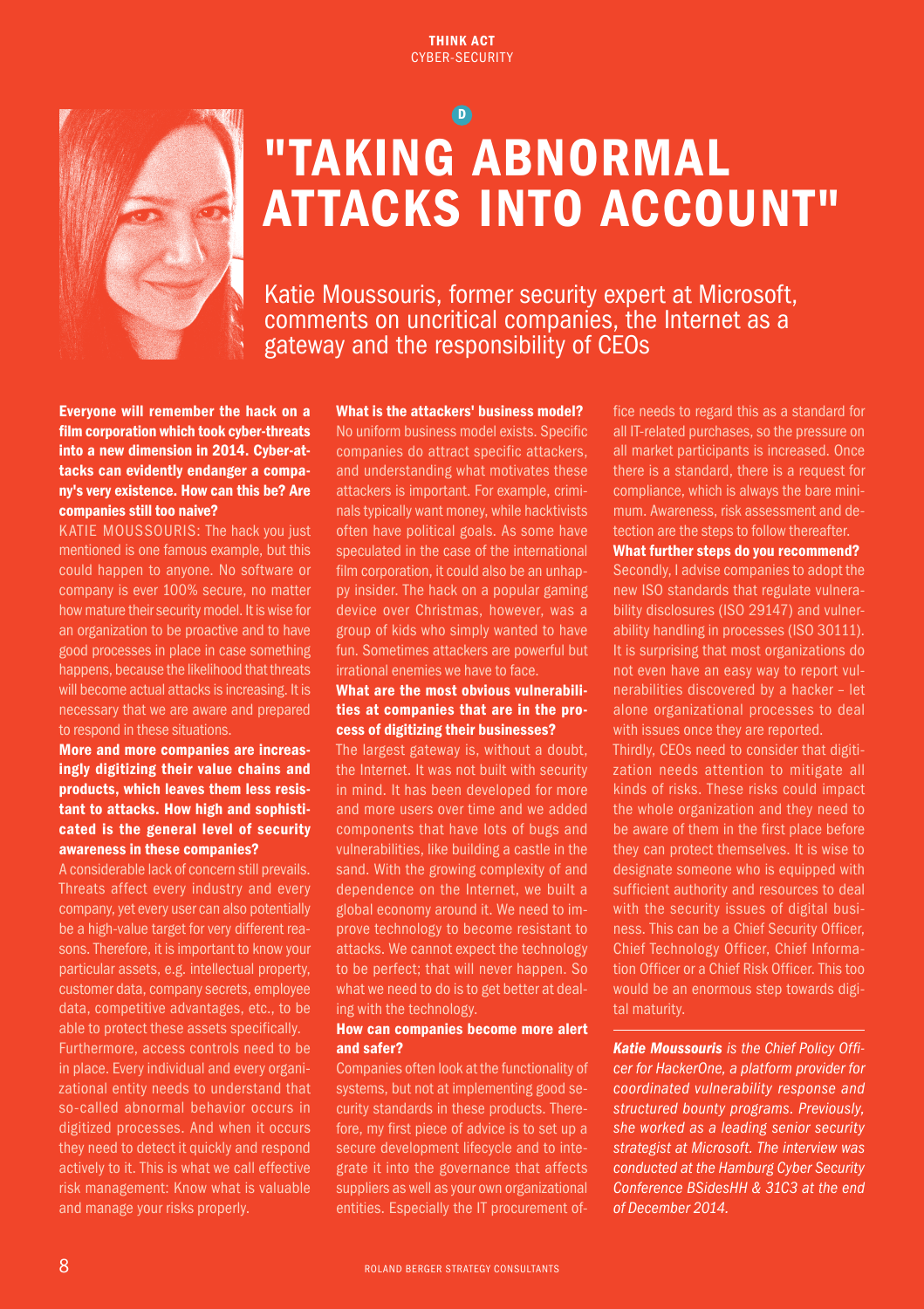vulnerabilities for their attacks to succeed. The Roland Berger Cyber-Security Approach helps managers to identify and close these gaps. The figure below **E** outlines some of the players involved in and the forms taken by cyber-attacks in practice.

Clearly, cyber-security is a complex, multidimensional topic for today's businesses. The list of potential enemies is a long one: Assaults can be launched by industrial spies, secret service agents, criminals, political activists and even internal employees. The spying methods, too, are growing ever more sophisticated. Any and all sensitive company assets, i.e. data, information and intellectual property in the widest sense, are considered fair game for attacks.

The digitization of value chains, touchpoints with customers and interfaces to suppliers means that companies' protective measures must extend far beyond their own premises. For manufacturing firms of all shapes and sizes, working in extended enterprise constellations has become common practice. Increasingly, it is also the digital products and services they sell that expose companies' innovations and knowledge to vulnerable environments. Product security – protecting the value that products represent to the company, but also protecting customers from attacks while they use these products – is a further aspect of cyber-security that often commands too little attention.

Seeing the big picture and covering the entire lifecycle from the earliest phases of product development through its sale and operation and, where appropriate, to its scrapping, is thus an integral part of the challenge.

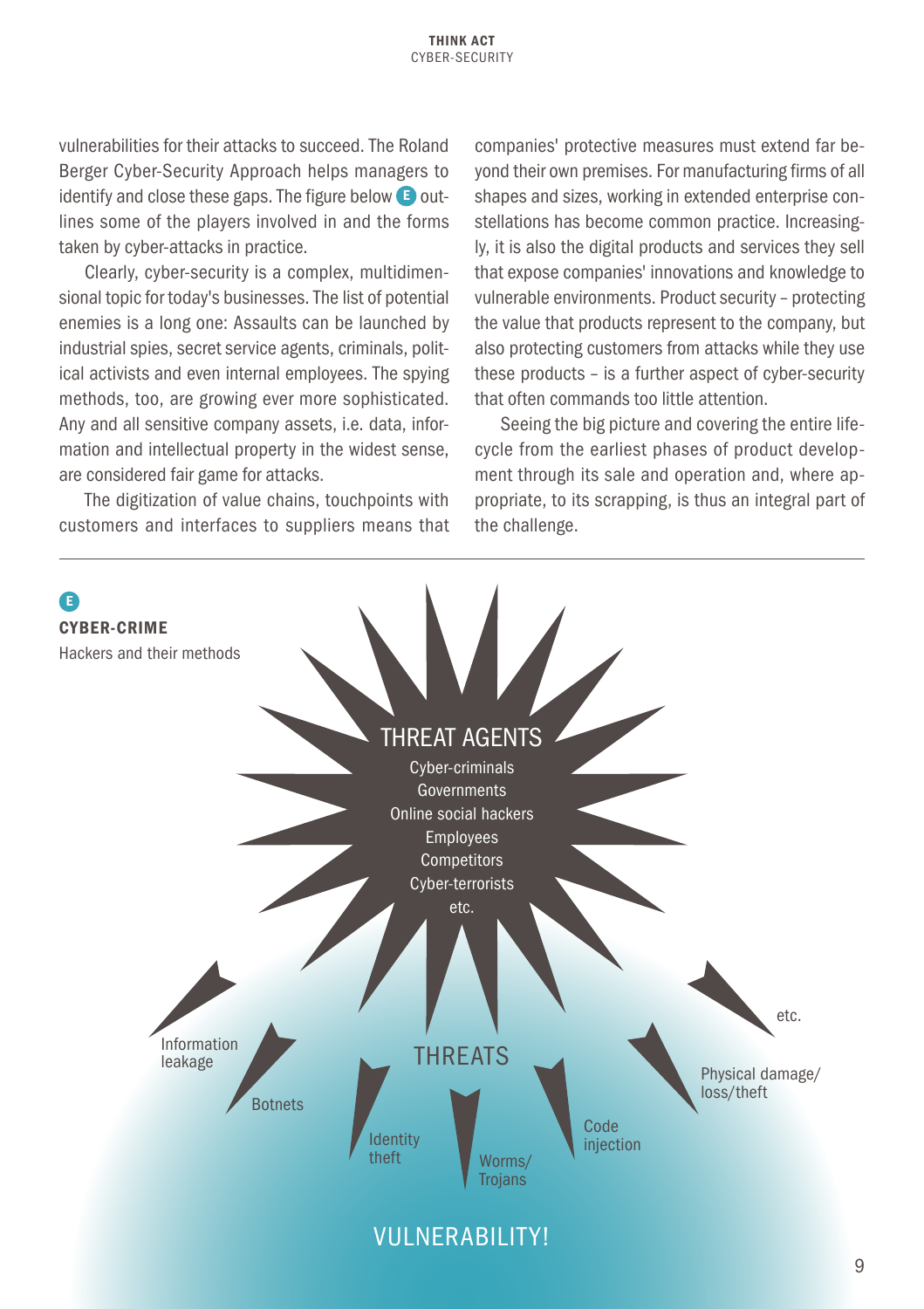Rethinking cyber-security. Complexity is growing as security risks spill over into new areas. Management must redefine processes and spheres of responsibility. The three core principles of the Roland Berger approach.

The challenges associated with hack attacks and data theft go beyond the job description of traditional IT departments. Threat scenarios are complex because attacks can be launched against any conceivable link in the value chain, thereby affecting widely differing parts and levels of the company. It is time for managers to face up to this complexity and sharpen their focus on cyber-security. Three principles are pivotal to their response:



## Management defines spheres of responsibility

PRINCIPI F

1

As digitization penetrates more and more products, companies and value chains, the need to protect digital assets has risen dramatically in many areas. Connectedness is spreading and now embraces every area of the company, from procurement and logistics to production, sales and service.

This has far-reaching implications for the architecture of the security organization. In many companies, IT – or a special IT security department – is still responsible for cyber-security. Yet focusing on conventional IT systems is not enough to deal with the demands of an ever more connected corporate environment. Vulnerabilities can often be found in product development, production and service units, for example, all of which are beyond the reach of traditional IT security.

It follows that one of top management's central responsibilities must be to organize end-to-end responsibility for cyber-security. Adopting a transversal approach across all areas of the company is the only way to ensure that products and the whole enterprise receive optimal protection.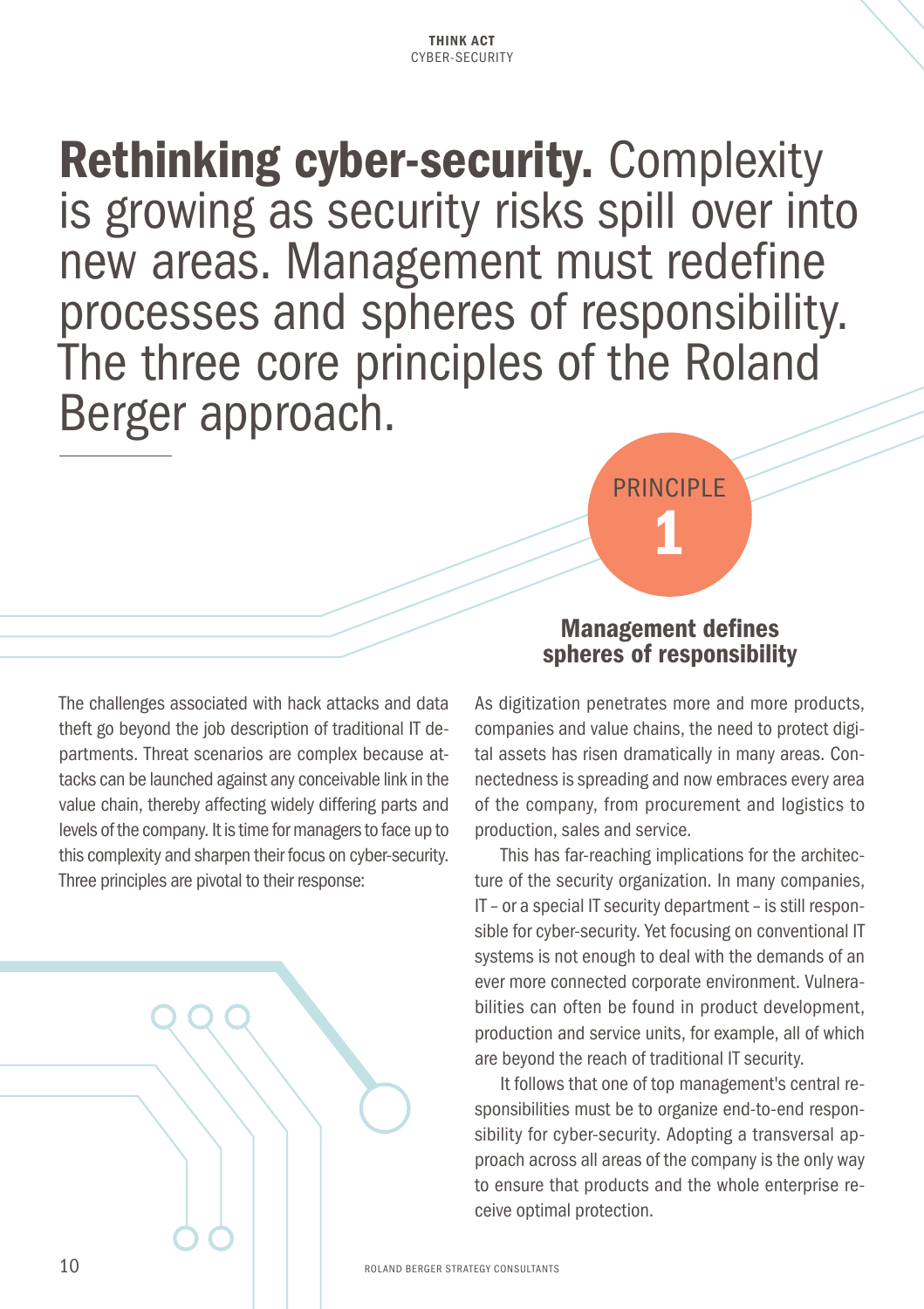New security systems build on existing capabilities

PRINCIPI F

2

For every firm, the battle against cyber-crime is a longterm undertaking. It means (constantly) evolving existing approaches and solutions. It cannot be about developing revolutionary new approaches for the company from a standing start. What sets the pioneers in corporate cyber-security apart is that they take existing fields of responsibility, structures, processes and systems as their point of departure, develop and improve them, and piece them together to form new end-to-end solutions.

Evolutionary development requires vigilance and agility. When threat scenarios change, firms must adapt their security systems accordingly. In a complex, high-risk environment, no one can afford to stand still. At the same time, it is equally dangerous to overdo the security management. Yes, companies must prepare themselves for new threats and make existing processes safer. In doing so, however, they must not lose sight of or even contradict their business model. Achieving greater security must always remain a means to an end.

### Cyber-security becomes an integral part of the corporate culture

PRINCIPI F

3

Cyber-security affects the entire enterprise. It is a common theme across all divisions and functions. It is not enough for management and security units alone to tackle the subject. Every employee in the whole company must play a part in implementing a new security architecture.

The smallest contribution can be keeping an eye on processes in the company with a keener understanding of the need to protect internal data and a sharper awareness of security risks. Technical solutions alone can never guarantee no-gaps protection. The level of security at any given company is also determined by the level of vigilance among its people.

Specific training and campaigns that tie up comparatively few resources can drive an immediate and lasting effect, as more conscious action during everyday routines prevents vulnerabilities from arising in the first place.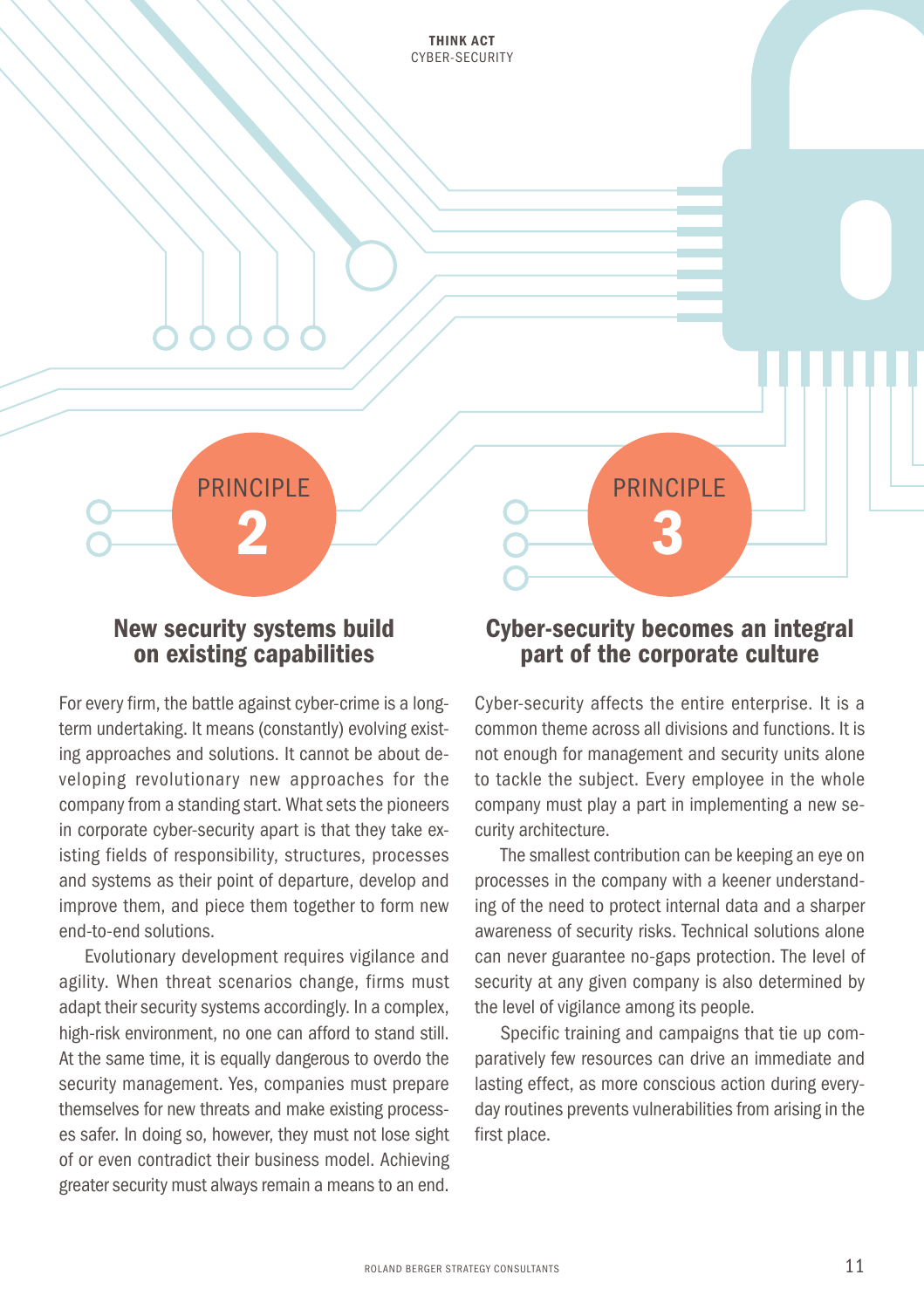<span id="page-11-0"></span>Reimplementing cyber-security. Com-<br>panies must establish a system that lets them control their security level continu- ously, flexibly and proactively. The five areas of action in the Roland Berger approach.

Five specific areas of action can be distilled from the three fundamental principles described above. Together, they add up to the Roland Berger Cyber-Security Approach. [F](#page-12-0) These five steps help companies to very quickly identify and assess risks and then define appropriate solution paths. Development of an auxiliary cyber-security management system – part of the fifth and final step – ensures that defined solutions firmly take root in the company's DNA.

# STEP 1 Establish the scope and define the priorities

BACKGROUND. Given the multiplicity and diversity of threat situations, the strategic importance of information and data and the potential damage that can be done, cyber-security is a job for the company's strategists and top managers. Simply put, there is no such thing as watertight security. This being the case, clearly defined priorities are essential, and they can only be prescribed by top management. To do so, management must first find out precisely what – data, knowledge, process and design expertise, and so on – needs protecting for which (operational) reasons.

PROCEDURE. The first test of how much protection certain data and goods require involves measuring three elementary dimensions: strategic relevance, business relevance and ability to influence. The digital assets that achieve priority status based on this preliminary test must then be screened a second time, with management this time seeking to identify and evaluate the company's "crown jewels": information and assets that it is vital to protect.

ACTIONS. Assets that are worth protecting often have to be evaluated from the top down on the basis of simple but clear and intuitive criteria. Depending on the precise procedure, business lines, product lines and even (cross-divisional) processes are screened to determine how relevant they are to the company's cyber-security. During this analysis, it is equally important to clearly identify areas for action so that the ground is thoroughly prepared for future operational measures.

# STEP 2 Understand your threat exposure

**BACKGROUND.** A risk only exists when a threat scenario (the combination of a threat agent and a threat) coincides with an unprotected vulnerability. Without a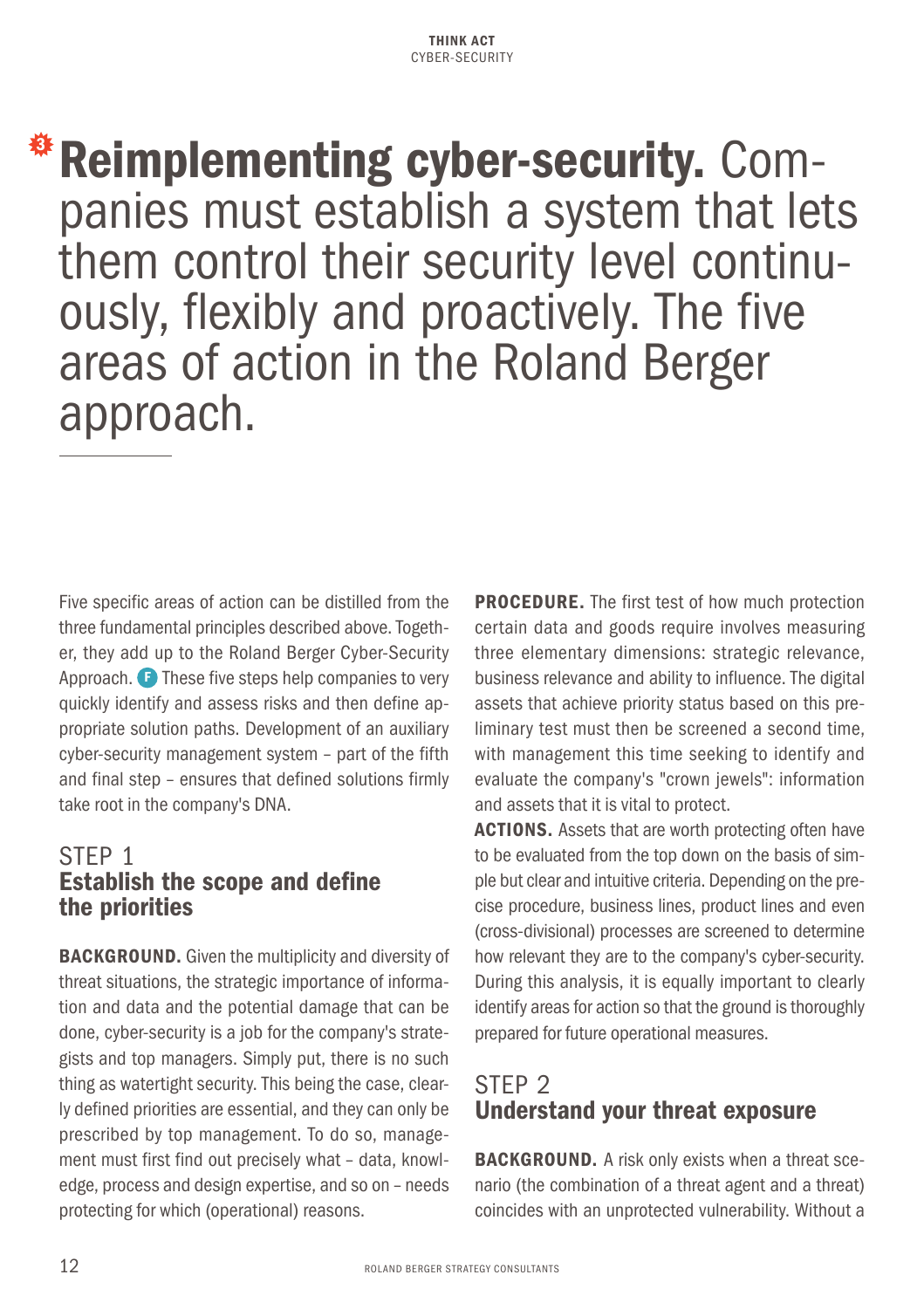,,,,,,,,,,,,,

777 777 77

# <span id="page-12-0"></span>**\* THE ROLAND BERGER** CYBER-SECURITY APPROACH [F](#page-11-0)

THREE BASIC PRINCIPLES

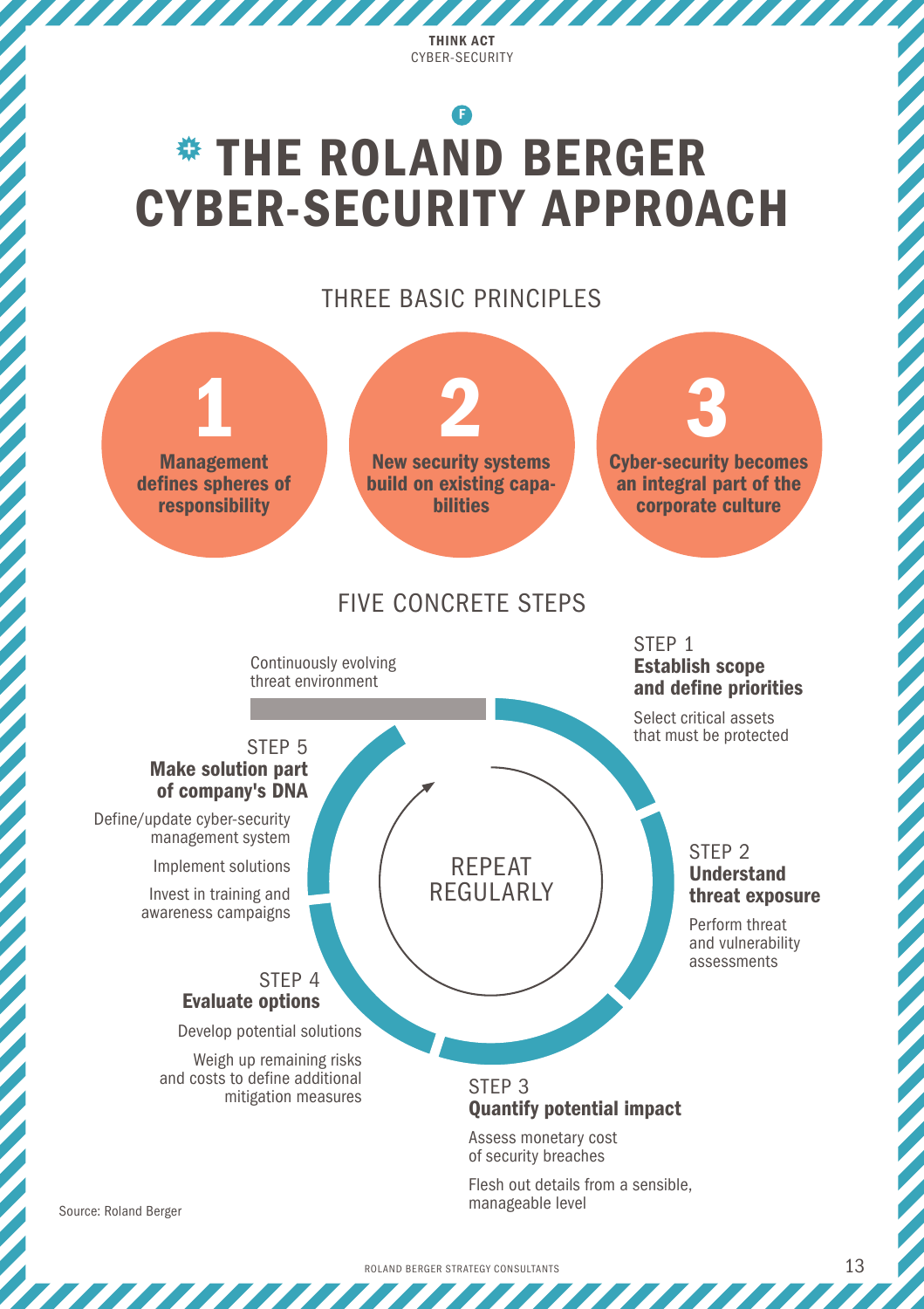<span id="page-13-0"></span>threat scenario, there can be no risk. Without vulnerability, the same applies. It is only a combination of the two that makes an issue important and creates the need to do something to protect the company. [G](#page-14-0) Having said that, assessing the threat situation is a complex challenge, mainly because each company must be assessed individually. Off-the-peg statistics give you an idea of where to look, but actual analysis must always be tailored to the specific company.

PROCEDURE. A threat and vulnerability assessment must be performed for the identified areas of action. In other words, threat scenarios and the current level of protection must be determined for high-priority digital assets (which can be products, processes or valuable information, for example). Threat vectors – combinations of threats and vulnerabilities – never stand still. Since they are subject to rapid change, any thorough analysis will also include a time-specific component.

ACTIONS. Analyzing threats and vulnerabilities demands a carefully harmonized toolset, because an efficient and, ultimately, comparable procedure must be guaranteed at all times. Cyber-security specialists should be involved from start to finish. Internal experts are naturally needed for the various areas of action. However, experience also shows the value of calling in external specialists. Their imaginative capabilities (in identifying potential threat agents) and technical knowledge (using penetration tests to detect vulnerabilities, for instance) can complement and enrich the firm's own capabilities.

# STEP 3 Quantify the potential impact

BACKGROUND. Decision-makers need to see the big picture if they are to know how to deal with an identified threat scenario. This is because any well-reasoned decision to establish protective measures can only be made once the company can put a number on the potential damage. That is often difficult to do for cyber-attacks, especially where human life and/or the company's reputation is at risk. This is the hurdle at which many activities fall: Because cyber-risks can almost never be condensed into a single (potential) loss figure, many managers make the mistake of not bothering with the subject at all.

**PROCEDURE.** Although quantification is complex, is based on scenarios and assumptions and can never lay claim to absolute mathematical accuracy, it is nevertheless indispensable. One key aspect of good management is the ability to make decisions under uncertain circumstances. Risk assessment is not built on the semblance of stochastic precision provided by calculating to so many decimal places. Rather, it is rooted in the well-founded estimates of proven experts, and in thorough consideration and analysis of the various threat vectors and their possible consequences for the company.

ACTIONS. It is absolutely critical to involve and elicit the support of top management in the transparent assessment of quantitative risks. Only then can business cases be put together for alternative courses of action. This process can often receive valuable technical support from the enterprise risk management unit. If it is to prove successful, however, it also requires management's willingness to act and make decisions ("to deal with the unknown or the unknown unknowns").

# STEP 4 Evaluate your options

BACKGROUND. Assessing what constitutes an "acceptable" risk is an important task that management must understand and give its backing to. This means determining the maximum notional risk – the combination of the probability of an event and its possible impact – that a company can cope with. Also, to ensure that scenarios that are very unlikely but carry very considerable loss potential do not get overlooked, it is important to complement the maximum global risk by defining a ceiling for (actual) single loss events.

**PROCEDURE.** In line with the basic principle that there is no such thing as 100% security, acceptable risk tolerance levels must be defined. The possible courses of action needed to achieve these levels must likewise be mapped out. Tolerance ranges can be de-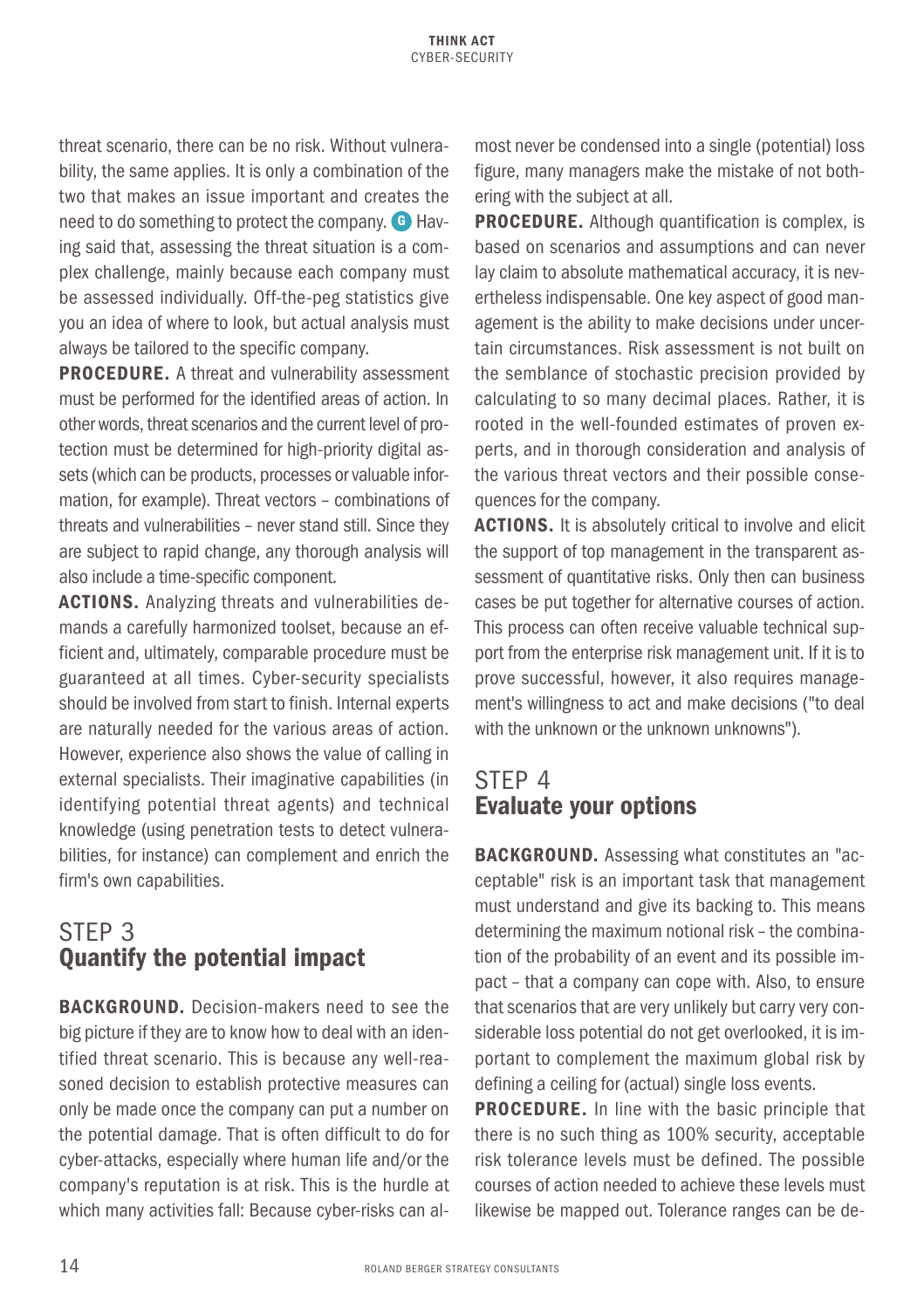## <span id="page-14-0"></span>[G](#page-13-0) THREAT SITUATIONS AND RESPONSES

When companies have to take action



fined for concrete threat scenarios, although a clear economic focus must be ensured – in accordance with previous quantification exercises – to guarantee reasonable objectivity.

ACTIONS. Selection is based on a routine cost/benefit analysis. As with all quantified risks, those courses of action whose benefits outweigh the costs should be pursued. The actions themselves range from focused security concepts for clearly delimited vulnerabilities to enterprise-wide technical solutions for network, operational, data, application and physical security. Alongside the implementation of measures and action packages, it is also necessary to align both the formal aspects (spheres of responsibility, structures, processes, systems) and the informal ones (codes of conduct, cultural changes) within the company. This fifth and, ultimately, mission-critical factor is described below.

# STEP 5 Make solutions part of the company's DNA

BACKGROUND. Once the first four steps of the Roland Berger Cyber-Security Approach have been completed and the resultant actions implemented, management has a full and clear picture of the current threat situation, the associated financial risks and possible courses of action to reduce risks. The fifth and final step is crucial to ensure that protection against threats remains equally strong in the long run. It involves firmly establishing all cyber-security activities as an ongoing part of the organization. Company assets and threat scenarios are subject to constant change. Assets that are deemed essential today may see their importance wane in the future. Similarly, new threat scenarios may emerge, while existing ones may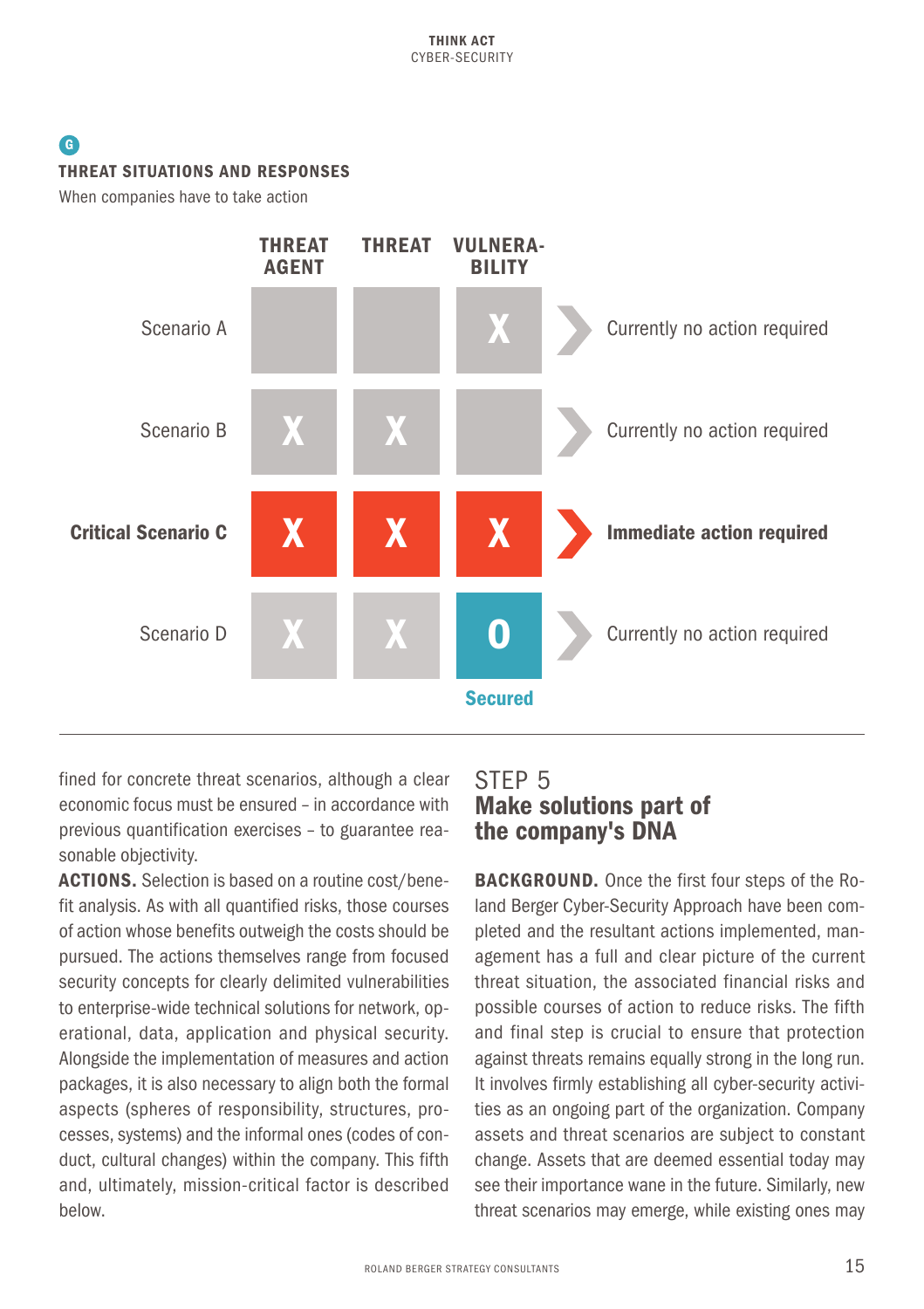<span id="page-15-0"></span>change or even disappear. The only way for a company to sustainably improve its level of protection against digital threats is for cyber-security to become an integral part of its processes and part of the company's DNA.

PROCEDURE. These advances can in turn only be realized if cyber-security itself is anchored in the management system. That takes time. Establishing the four critical steps described above as regular activities is a protracted but vital process. Examples of successful integration include grafting cyber-security requirements into development and procurement processes, as well as the regular revision of maintenance routines for industrial plant. Some changes also affect the very core of the organization, because they concern attitudes and the way people think – the corporate culture, essentially. Broadly speaking, the rebuilding and revectoring of cyber-security management can begin on the following levels:

**Organization** - In keeping with Roland Berger's principles for successful cyber-security strategies, every part of the company for which cyber-security is a relevant issue must be involved in defining who is responsible for what – starting with development, production and IT in all cases. Creating a clearly defined cross-divisional field of responsibility is imperative if all potential vulnerabilities are to be fully covered. It is also advisable to set up an enterprise-wide cyber-security network. Working together with full-time cyber-security experts, permanent contact persons or "focal points" in the departments usually devote part of their time to the same task to ensure that risks are spotted quickly and defined measures are implemented promptly. Establishing this kind of network across focal points and experts encourages relevant dialog and helps keep cyber-security on people's radar throughout the organization.

Processes – Organizational routines shape the DNA of every company. That's why it is essential to screen all processes and measure their importance to the fight against digital threats. Logically, therefore, the same goes for the methods and tools that are linked to these processes. Generally speaking, there are two ways to integrate cyber-security in processes, methods and tools: One is to incorporate the appropriate cyber-security requirements in existing process descriptions, for example by introducing a security-by-design concept in the product development phase. Alternatively, these requirements can be compiled in several central reference documents. To emphasize the importance of the topic, it is also wise to draw up a fundamental cyber-security policy that is ratified by the company's top management. Formal process integration must then be flanked by communication and training activities.

Governance – Introducing an end-to-end communication and reporting system and a transparent system of key performance indicators (KPIs) ensures that the different levels of management are regularly informed about cyber-security topics and – if necessary – able to take action. In the process of integration, existing management structures and bodies can be used to keep the extra burden on the decision-makers involved to a minimum.

**ACTIONS.** Depending on the size of the company, the complexity of the threat situation and the level of risk, it makes sense either to set up a dedicated cyber-security management system with its own committees, processes and organizations, or to integrate this system in existing structures. Either alternative has advantages and drawbacks. The ability to focus attention on one topic and the neutrality of the people involved are two of the main arguments for a dedicated cyber-security management system. On the downside, this approach drives up costs and runs the risk of undermining acceptance among managers and throughout the company. The benefits and disadvantages are exactly the opposite with the integrated approach. Irrespective of the system adopted, however, we advise clients to have the degree of implementation regularly reviewed by internal and external auditors.

At the end of the day, if companies want to substantially improve the quality of their cyber-security, they need to take a critical look at their structures, their processes and their culture. A checklist is a good way to start identifying where change is needed and to what extent.  $\mathbf{H}$  $\mathbf{H}$  $\mathbf{H}$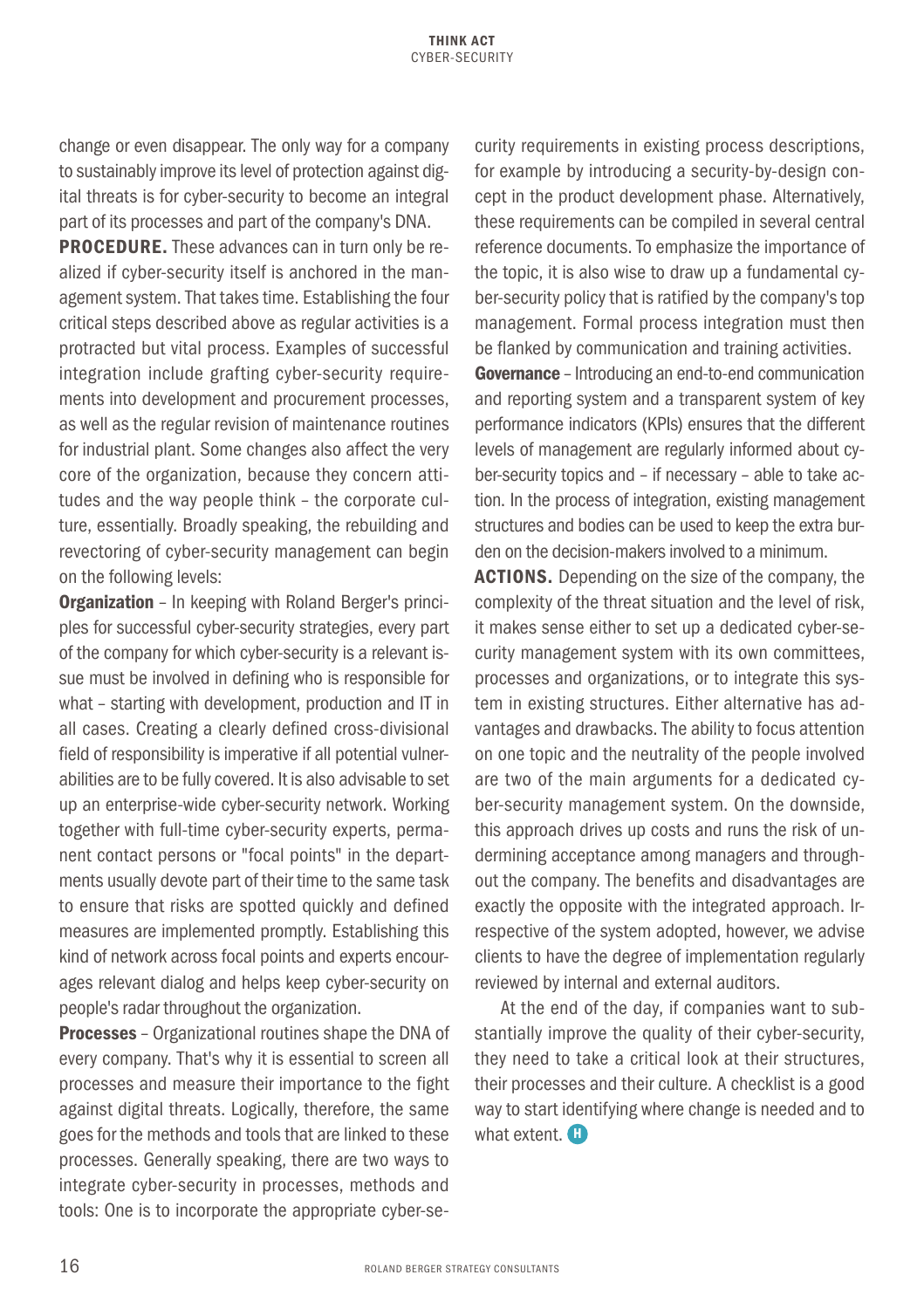Reprioritizing cyber-security. Major stakeholders will no longer tolerate failure to guard against digital threats. Step by step, customers, governments, rating agencies and insurers are all raising the bar.

Many companies still hesitate to track down and close the security loopholes in their own organization and their own products. Some assume they will not be targeted by attackers simply because it has never happened before. Others hope they will quickly be able to deal with any intruders and plug any gaps that arise.

Neither approach is sensible, because neither constitutes a lasting answer to existing threat situations. Firms run the risk of misreading reality on three counts: First, their assessment of the losses that are theoretically possible in their domain is incorrect. Cyber-criminals are becoming more professional all the time. Second, management is often unaware that it is directly accountable for cyber-security. Management's general responsible to safeguard the interests of its employees, business partners and consumers unreservedly includes optimizing the protection it provides against digital threats. Third, companies close their eyes to the fact that important stakeholders are significantly stepping up their demand for security. Increasingly, they are calling on firms to take carefully planned preventive action. Here are just some of the new demands being asserted by today's stakeholders:

CUSTOMERS. For some years, customers have been becoming noticeably more sensitive to cyber-security issues across all branches of industry and all product groups. For commercial and private customers alike, data and information protection are becoming increasingly important as a purchase criterion. In many cases, we are seeing that cyber-security is regarded not as an optional add-on, but as a minimum requirement. Market players who fail to meet this requirement do not even make it onto the short list for purchase decisions. A few providers have recognized this requirement and are starting to step up their cyber-security capabilities – and to specifically advertise this fact.

GOVERNMENTS. A growing number of governments are taking up the fight against cyber-crime, even though most of them are "going it alone" and there is as yet no harmonized international strategy. Most of the laws and initiatives that are ratified and launched effectively place companies in various industries under obligation to protect their systems and data. Some oblige them to comply with new, stricter security standards. At the same time, more and more countries are forcing firms to disclose information about IT attacks.

RATING AGENCIES. IT outages, for example, constitute an operating risk for a company. This being the case, assessments of creditworthiness increasingly also require proof of an effective security architecture. This is especially true for companies that depend on the smooth, seamless operation of a complex interna-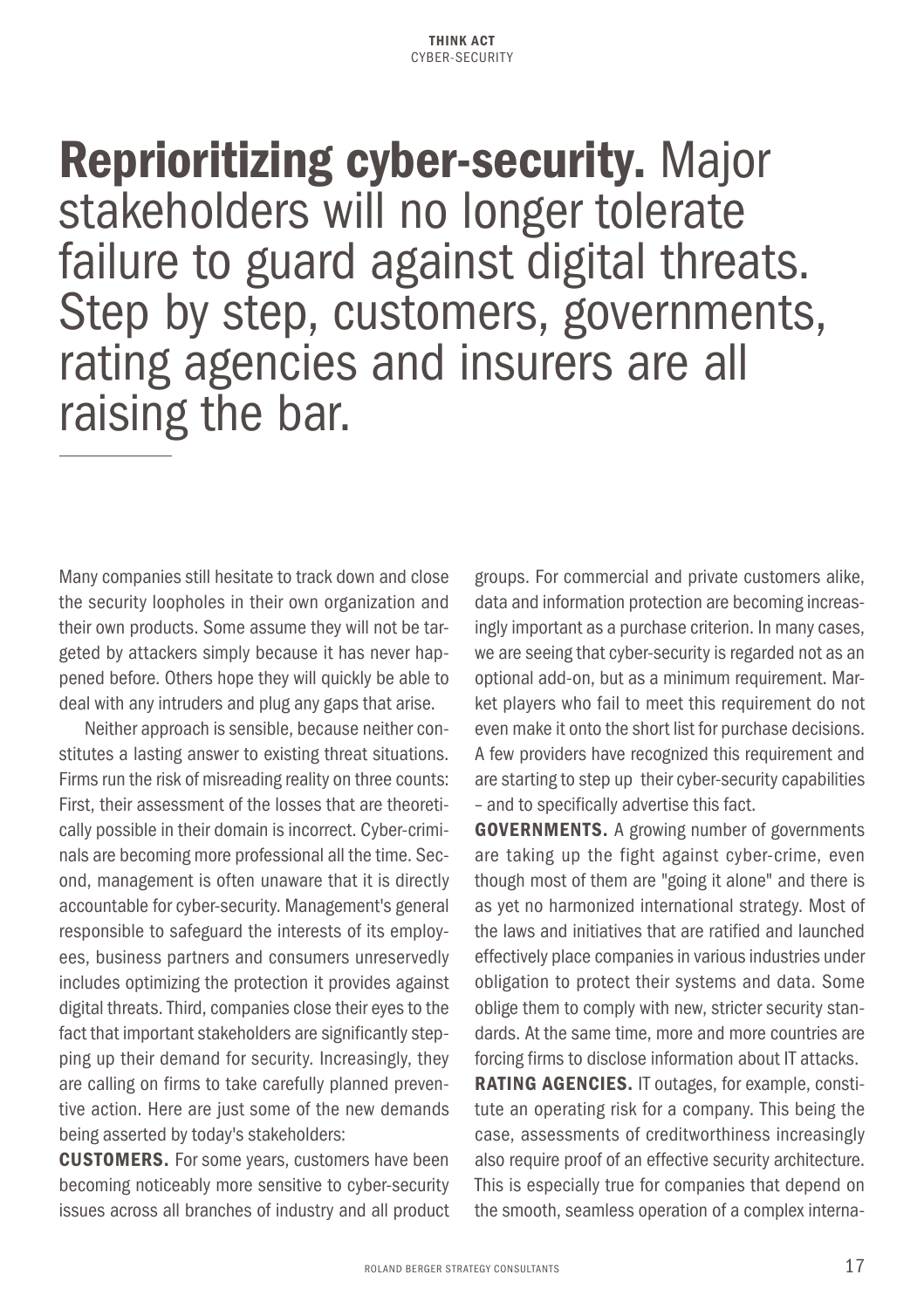### <span id="page-17-0"></span> $\bf G$ THE CYBER-SECURITY CHECK

1

2

3

4

5

Five key questions to help a company identify what needs to be done

> Does your company have cyber-security guidelines that cover production/product risks and the extended enterprise in addition to traditional IT security?

Have you cataloged your assets (products and production plant), and do you know the gateways for potential cyber-attacks on these assets?

Do you know which of your assets are the "crown jewels" – those assets that are critical in the event of an attack on your company?

Are the measures currently in place sufficient to guard the company against potential losses (i.e. is the business case positive)?

Has your company defined cascading spheres of responsibility for cybersecurity, and are employees on all levels aware of the risks?

tional supply chain. In such constellations, even comparatively brief system outages or minor data losses can cause serious damage. Accordingly, companies whose "security grades" deteriorate may well find it more difficult to source funding on the global financial markets – and, in extreme cases, see their very survival at risk.

INSURANCE COMPANIES. More and more insurance companies are selling policies that cover cyber-risks. As a result, insurers are accumulating greater expertise in the analysis and assessment of companies' information protection systems. This will have a knock-on effect on other commercial insurance policies that already cover selected data theft and online crime risks. All in all, more is being expected of corporate cyber-protection systems.

In part, the cyber-security approach developed by Roland Berger also responds to the growing demands of these stakeholders in the corporate environment. It seeks to provide companies with fresh stimulus and ideas for a strategic approach to the protection of their data, information and communication technology. We want firms to be armed and ready for the pitched battle against cyber-crime. And we want them to win it!  $\blacklozenge$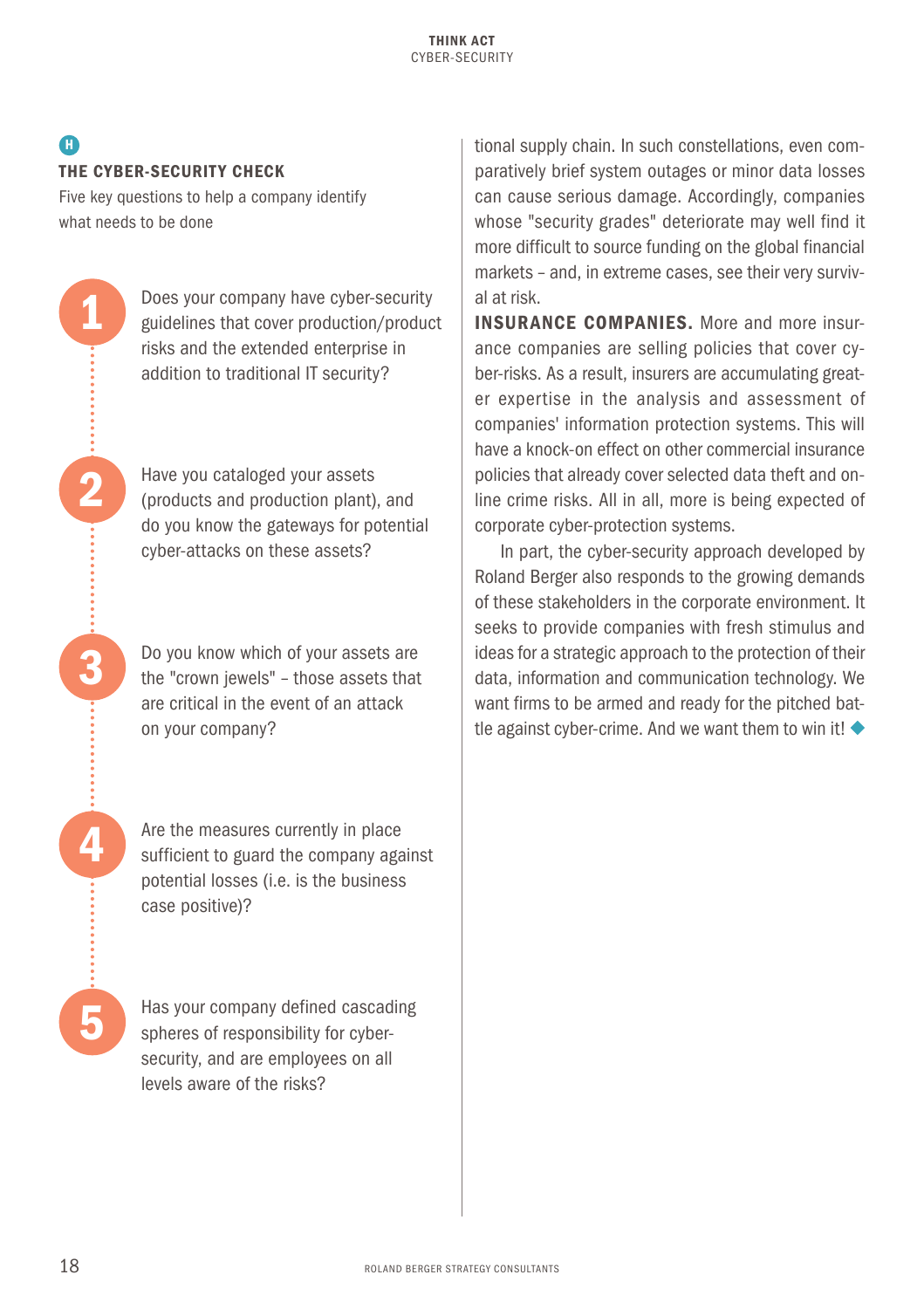# ABOUT US

# Roland Berger Strategy Consultants

Roland Berger Strategy Consultants, founded in 1967, is the only leading global consultancy of German heritage and European origin. With 2,400 employees working from 36 countries, we have successful operations in all major international markets. Our 50 offices are located in the key global business hubs. The consultancy is an independent partnership owned exclusively by 220 Partners. [WWW.ROLANDBERGER.COM](http://www.rolandberger.com)

# Further reading



COO INSIGHTS All about digitization of manufacturing

Our research across Europe shows that digital production has already begun to revolutionize value chains at many companies. Based on talks with management and associations, we compiled this COO Insights issue on Industry 4.0 and its many facets. Speaking in an exclusive interview, Harald Krüger, the BMW Group's Chief Production Officer and future CEO, is clearly optimistic about what human-machine interaction will bring to automobile production.



INDUSTRY 4.0 How Europe will succeed

The declining competitiveness of manufacturing companies in Europe, especially in the face of new market players from Asia, is jeopardizing the European model. The digitization of the industry now offers the opportunity to regain lost ground.



THE EUROPEAN A&D INDUSTRY

The Aerospace & Defense Industry in Europe is undoubtedly a success story, leaning against the de-industrialization trend we have been experiencing for years. However, despite its strong growth, the industry is not immune to challenges faced by industry in general: a decline in profitability, rise of new competitors and an insufficient level of investments. Building on its success, it must address the evolution of its industrial model and investment input, while European governments have a bigger role to play in bolstering A&D integration.

# Tablet version

#### DOWNLOAD OUR KIOSK APP

To read our latest editions on your tablet, search for "Roland Berger" in the iTunes App Store or at Google Play. Download the Kiosk App for free.



# Links & likes

ORDER AND DOWNLOAD [www.think-act.com](http://www.think-act.com)

STAY TUNED [www.twitter.com/RolandBerger](http://www.twitter.com/RolandBerger)

LIKE AND SHARE [www.facebook.com/Roland](http://www.facebook.com/RolandBergerStrategyConsultants) [BergerStrategyConsultants](http://www.facebook.com/RolandBergerStrategyConsultants)